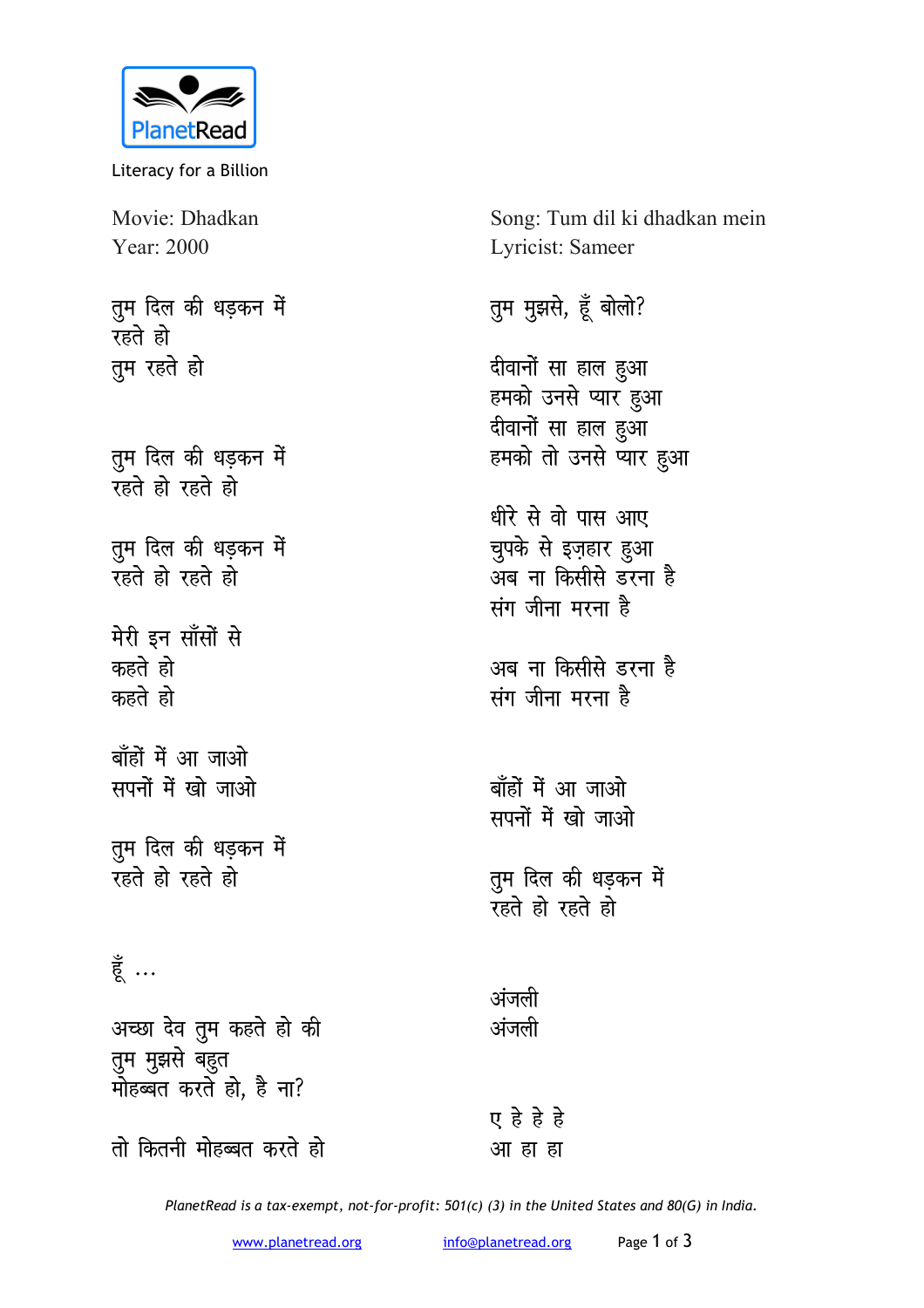

Literacy for a Billion

| हा हा हा                                   | तुम दिल की धड़कन में     |
|--------------------------------------------|--------------------------|
| ए हे हे हे                                 | रहते हो रहते हो          |
| आ हा हा                                    | रहते हो रहते हो          |
| मत करो मुझसे इतनी मोहब्बत देव              |                          |
| बहुत तड़पोगे                               | ए                        |
| बेवजह तकलीफ़ होगी तुम्हें                  | क्या मैं ही कहता रहूँगा  |
| आख़िर ऐसा क्या है मुझमें                   | और तुम कुछ भी नहीं कहोगी |
| क्या है मुझमें?                            |                          |
|                                            | आ हा हा हा               |
|                                            | आ हा हा हा               |
| हूँ                                        |                          |
|                                            | रू रू रू रू रू           |
| दुनिया ने ठुकराया है<br>बस तुमने अपनाया है | ला ला ला ला              |
| दुनिया ने टुकराया है                       | अच्छा लगा?               |
| बस तुमने अपनाया है                         | हाँ                      |
|                                            | आ हा हा                  |
| दिल को कितना चैन मिला                      | आ हा हा                  |
| सबने इतना सताया है                         |                          |
|                                            | रहते हो रहते हो          |
| अपना है इक सपना                            | सच?                      |
| इक तू ही हो अपना                           |                          |
| अपना है इक सपना                            | आ हा हा                  |
| इक तू ही हो अपना                           | आ हा हा                  |
| हा आ हा                                    | कहते हो कहते हो          |
| आ हा हा                                    |                          |
|                                            | बाँहों में आ जाओ         |
| सपनों में खो जाओ                           | सपनों में खो जाओ         |
|                                            |                          |

*PlanetRead is a tax-exempt, not-for-profit: 501(c) (3) in the United States and 80(G) in India.*